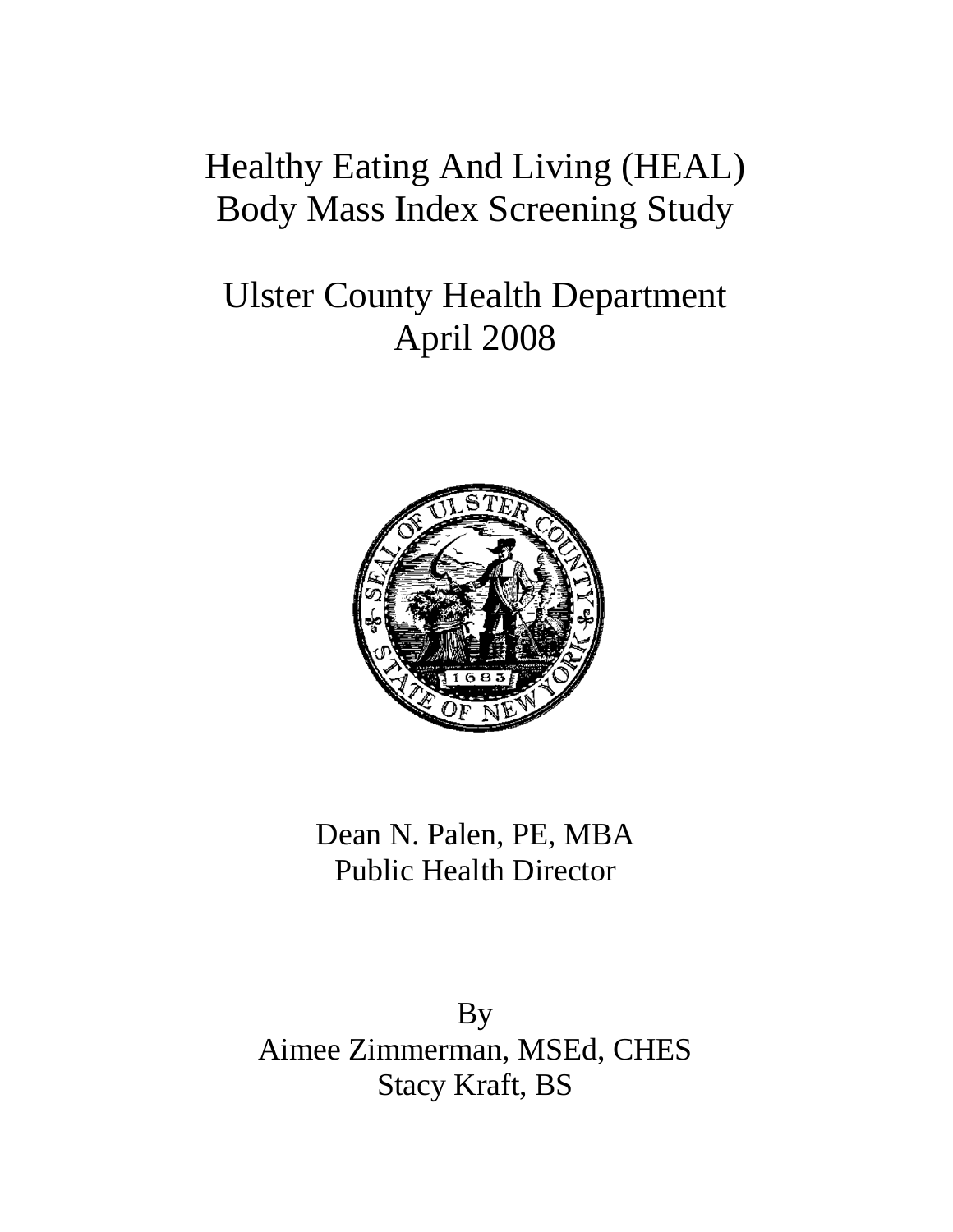#### Healthy Eating And Living (HEAL) Body Mass Index Screening Study Ulster County Health Department February 2008

The estimated rates of obesity have increased nationwide over the past several years, impacting children, adolescents and adults (Rubenstien, 2005). In hand with this trend, several studies have demonstrated an increase in the prevalence of heart disease, and type-2 diabetes, preventable chronic diseases that are now developing in younger individuals (Botton, 2007; Thompson, 2007).

Little data has been collected at the county level to determine the extent of the childhood overweight and obesity problem. In February 2007, the Healthy Eating And Living (HEAL- Ulster County) initiative was created by the Ulster County Health Department (UCHD), yet made possible through funding and support from the Ulster County Legislature's Health Services Committee Chairman Robert Parete and help from key individuals throughout the county, to help determine the scope of the problem in Ulster County. That same month, the Westchester County Department of Health as well as the Orange County Department of Health were contacted in an effort to draw on their previous BMI research methods to aid in the UCHD's Body Mass Index (BMI) study.

In March of 2007, the UCHD, along with Legislator Robert Parete, sent out a survey to all school districts in Ulster County to determine if they collected height and weight measurements on their students, what grades they collected the data for, and if they would be willing to participate in a BMI screening study. Follow-up letters, calls and emails were sent to those districts who did not respond to the survey to encourage their

1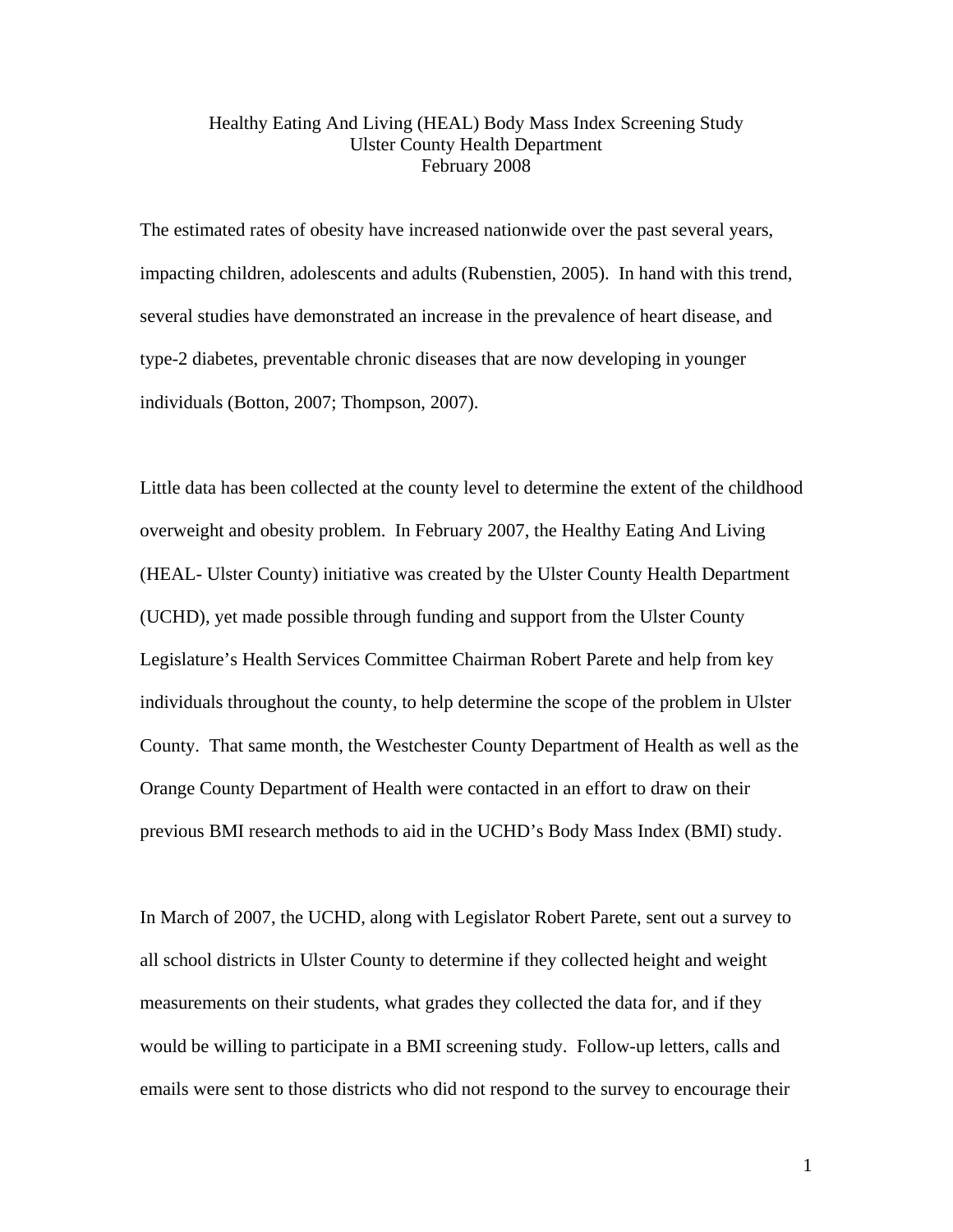participation. In addition, follow-up calls were also made to those districts that were not willing to participate in the survey to help identify any barriers for a future study.

School districts who expressed willingness to partner with the UCHD on the project were contacted. Letters were sent to school nurses in the school districts willing to participate, asking them to record the requested information in a form created by the UCHD. The form included school contact information, each individual student's grade, the month and year they were born, the date the measurements were collected, height in inches, weight in pounds, and gender. For confidentiality purposes, there were no names or student identification numbers given. To be consistent with the recommendation in the *New York State Strategic Plan for Overweight and Obesity Prevention* (New York State Department of Health [NYSDOH], 2005), the UCHD decided to obtain data for grades 1 and 3.

The nurses then recorded the data from the 2006-2007 school year. The data submitted were either taken by the child's personal physician or the school's health practitioner. The collected data was submitted to the UCHD either via mail or fax. Schools were given the option to submit their data electronically; however, no schools took advantage of that.

In Ulster County there are nine school districts with 38 public and private schools with first and or third grade students, approximately 3,700 students. During April 2007 to February 2008, the UCHD collected and analyzed data from five of the nine Ulster

2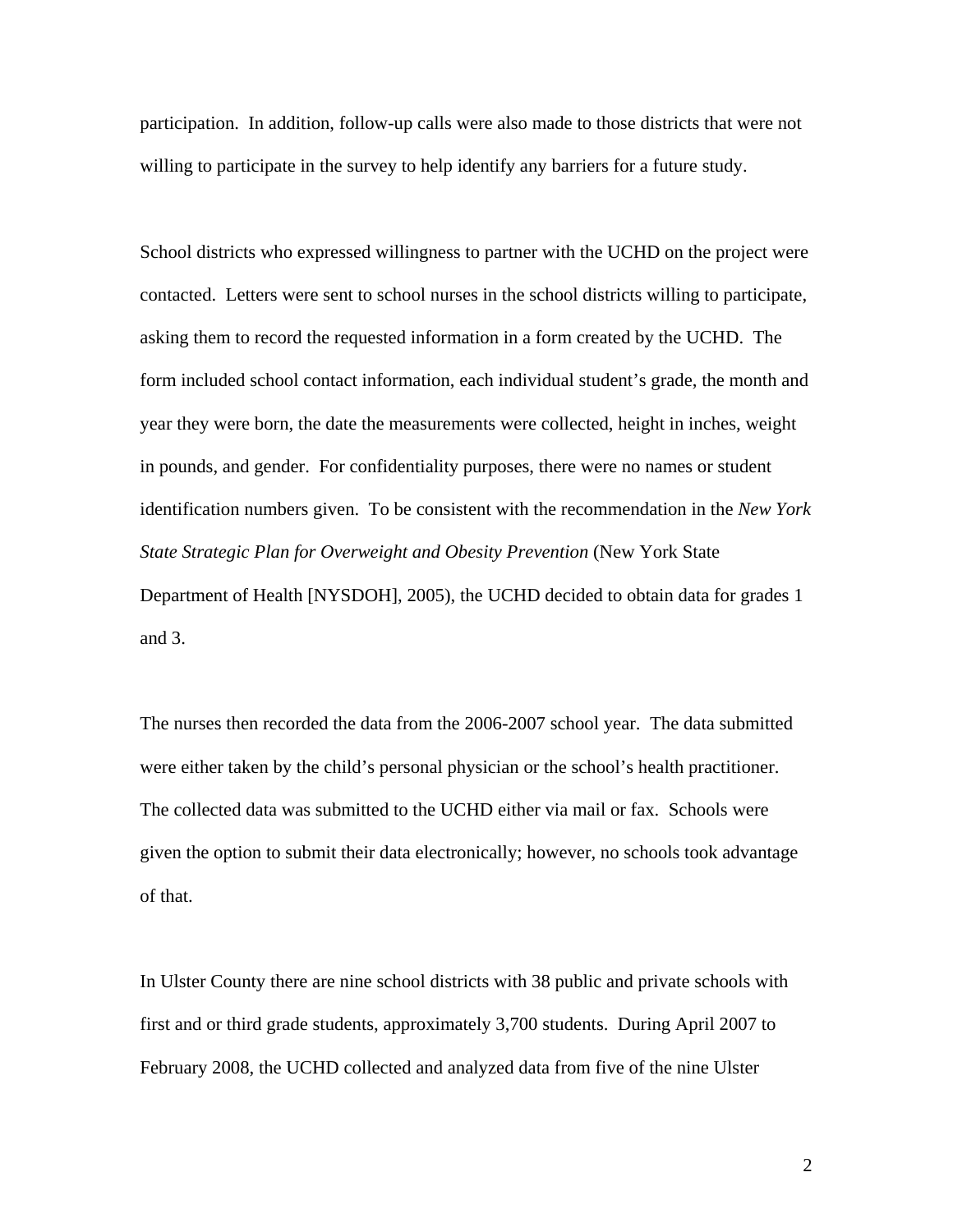County school districts, representing 26 of the 38 public and private elementary schools in grades one and three in the county. Data was submitted on 2,170 students, 1,063 first graders, and 1,107 third graders. However, due to incomplete data, 2,105 students' information was used in the BMI calculations; 1,027 first graders and 1,078 third graders.

Each data set was calculated using an Excel BMI Calculator (EBMIC) designed by the Centers for Disease Control and Prevention (CDC) to determine each child's BMI and BMI-for-age percentile. With the EBMIC, BMI was calculated by dividing the weight in pounds by height in inches squared and multiplied by a factor of 703 (Centers for Disease Control and Prevention [CDC], n.d.). Due to the fact that children's body fat changes with age and differs between girls and boys, once each child's BMI were calculated, their percentile ranking was calculated using the EBMIC. The percentile ranking helps to determine if a child is either underweight (less than the  $5<sup>th</sup>$  percentile), healthy weight ( $5<sup>th</sup>$ percentile to less than the  $85<sup>th</sup>$  percentile), at risk of overweight  $(85<sup>th</sup>$  percentile to less than the 95<sup>th</sup> percentile), overweight (equal to or greater than the 95<sup>th</sup> percentile), or extremely overweight (greater than 99<sup>th</sup> percentile) (CDC, n.d.).

Of the 2,105 children included in the study, 2% were underweight, 61.85% were of a healthy weight, 16.58% were at risk of becoming overweight, 19.57% were overweight with 4.75% being extremely overweight. In total 36.15% of the children (18.48% males, and 17.67% females), or 1 in 3, are overweight or at risk of overweight. (See tables) According to the 2003-2004 National Health and Nutrition Examination Survey (NHANES) data, the national average of overweight children in that age category (6-11) was 37.2% (Ogden, 2006).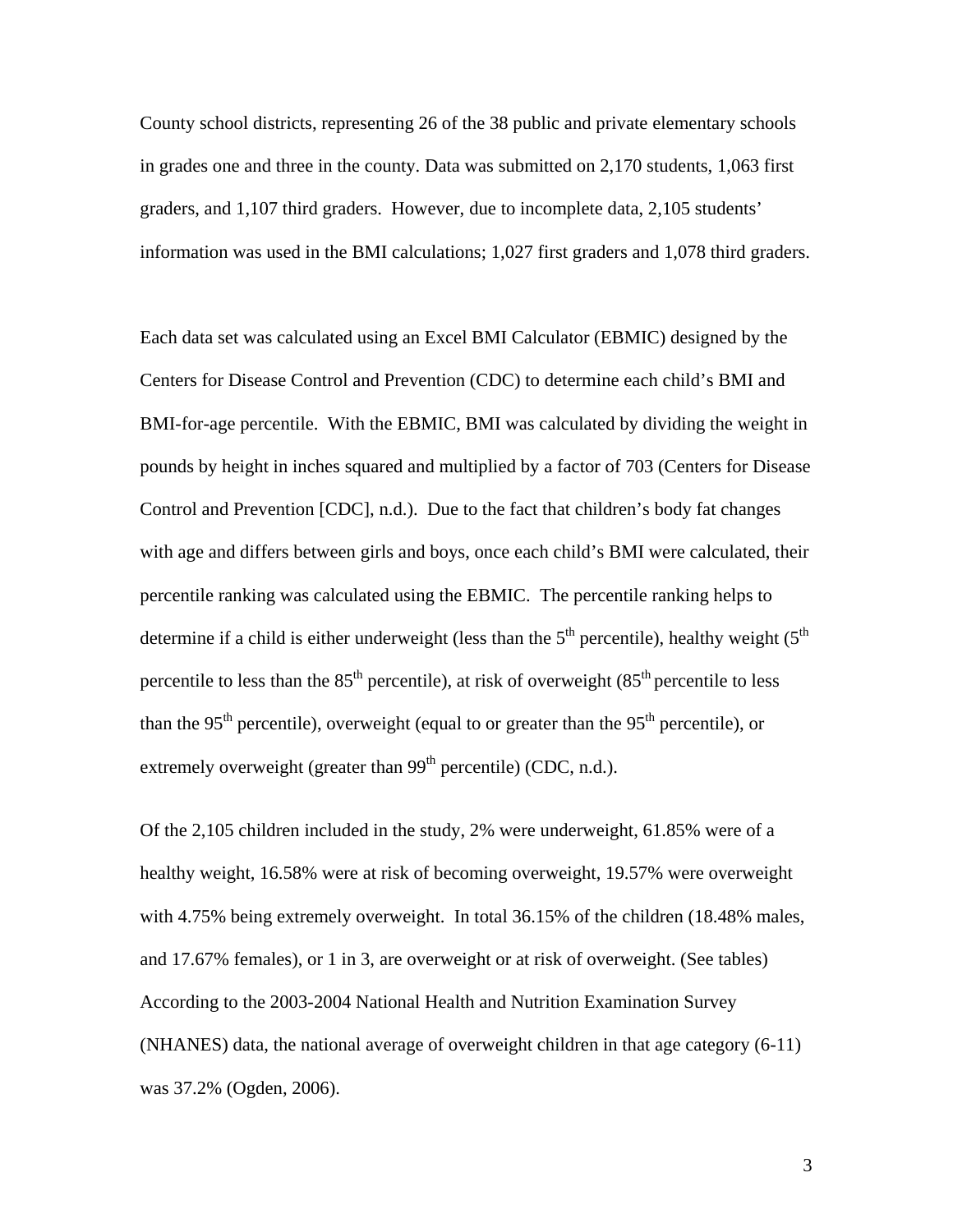One of the goals for Healthy People 2010 is to "promote health and reduce chronic disease associated with diet and weight" by reducing the proportion of children aged 6-11 who are overweight or obese to 5% (United States Department of Health and Human Services, 2000). To help achieve that goal in New York State (NYS), the NYSDOH worked with key stakeholders and experts throughout New York to develop the *New York State Strategic Plan for Overweight and Obesity Prevention*. In their plan ten goals were made to help reduce overweight and obesity. The goals include increasing the awareness of overweight and obesity as a major public health threat; increase early recognition of overweight and/or excessive weight gain, improve management (medical and nonmedical) of people who are overweight or obese and those with obesity-related diseases; increase initiation, exclusivity and duration of breastfeeding during infancy; improve lifelong healthy eating; increase lifelong physical activity; decrease exposure to television and other recreational screen time; increase policy and environmental supports for physical activity and healthy eating, including breastfeeding; increase and maintain effective public health responses to the obesity epidemic in NYS; expand surveillance and program evaluation to prevent overweight and obesity. For more information about the objectives created to reach these goals visit:

http://www.health.state.ny.us/prevention/obesity/strategic\_plan/strategic\_plan\_index.htm (NYSDOH, 2005).

In 2007, New York State amended subdivision 1 of sections 903 and 904 of the Education Law to include that each health certificate shall state a student's BMI and weight category, for every student who submits a health certificate, or has a health appraisal, beginning at the start of the 2008 school year. A representative sample of

4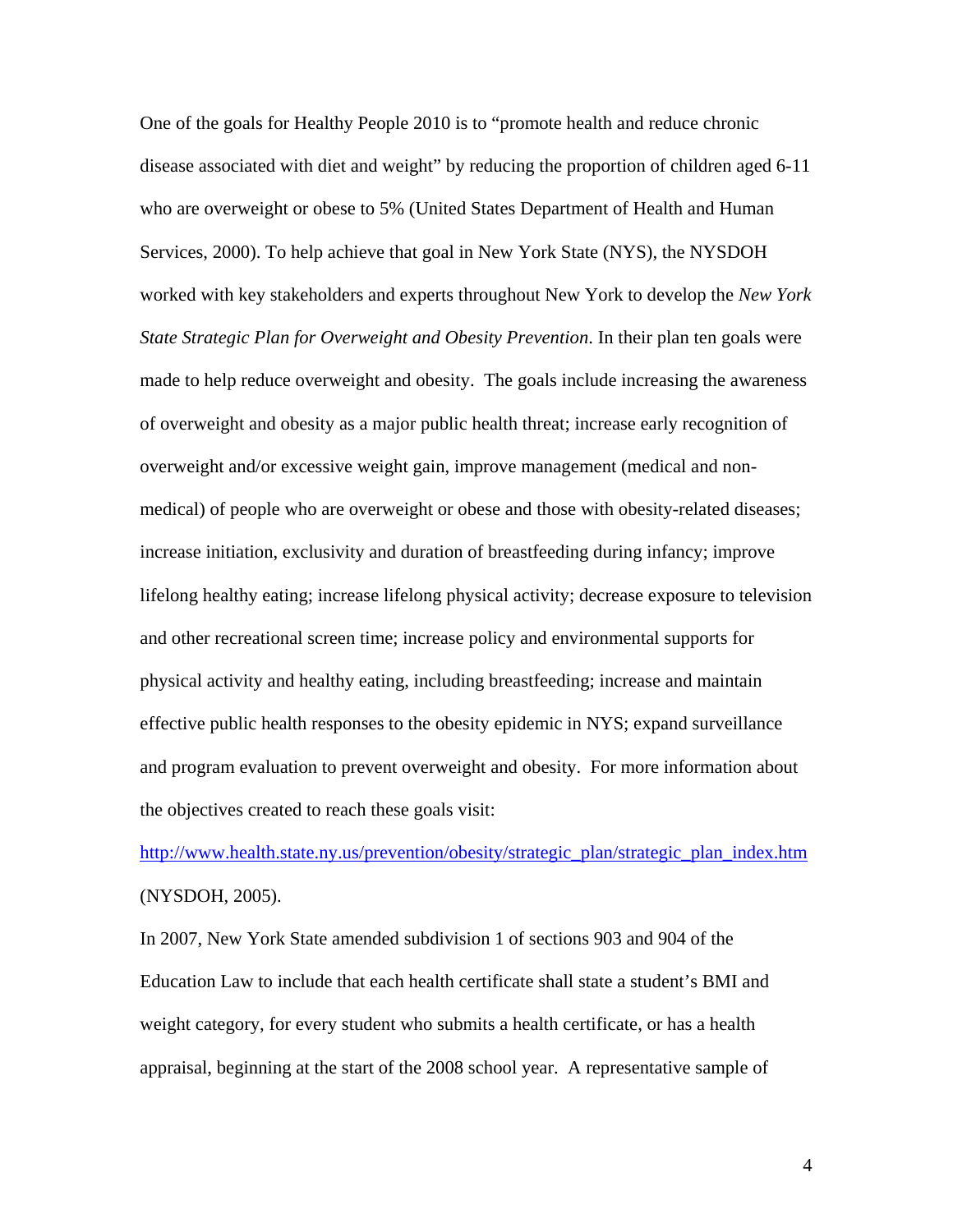schools will participate in a NYSDOH survey to determine the prevalence of the different weight categories. From the collected data, NYSDOH will then develop a report of child obesity and obesity related diseases (Education Law, 2007). Once the data becomes available from NYSDOH, the UCHD will utilize the data to determine how best to help Ulster County residents maintain and achieve healthy weights.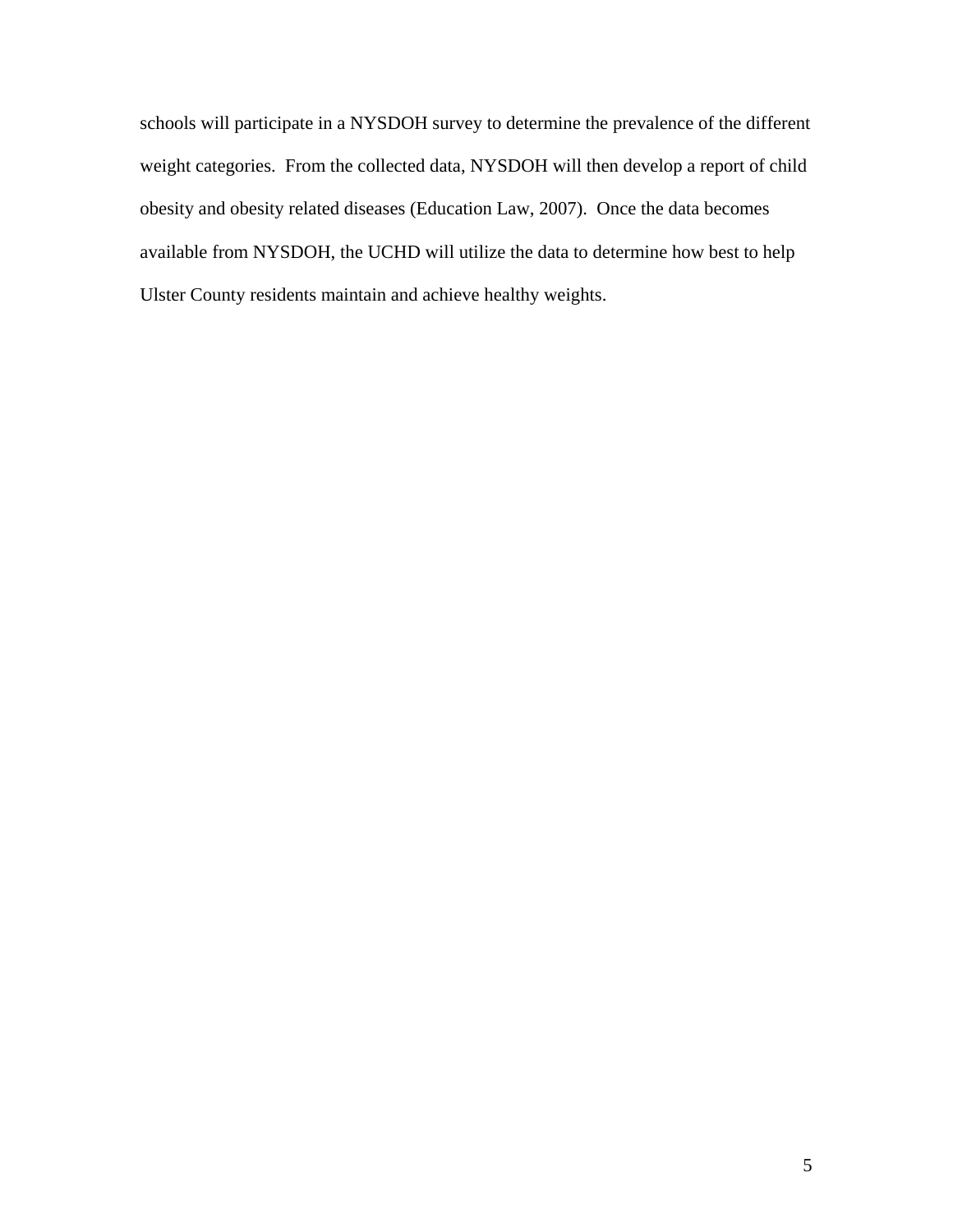| All Participating Schools 2000-2007 School Tear |           |        |        |        |        |        |         |  |  |  |  |  |
|-------------------------------------------------|-----------|--------|--------|--------|--------|--------|---------|--|--|--|--|--|
|                                                 | Number of | Female |        | Male   |        | Total  |         |  |  |  |  |  |
| Grade                                           | Cases     | Number | %      | Number | %      | Number | %       |  |  |  |  |  |
|                                                 | 1027      | 497    | 48.39% | 530    | 51.61% | 1027   | 100.00% |  |  |  |  |  |
| 3                                               | 1078      | 533    | 49.44% | 545    | 50.56% | 1078   | 100.00% |  |  |  |  |  |
| Total                                           | 2105      | 1030   | 48.93% | 1075   | 51.07% | 2105   | 100.00% |  |  |  |  |  |

Ulster County Elementary School Aged Children (1, 3) who participated in the study by Sex and Grade All Participating Schools 2006-2007 School Year

Percent of Ulster County Elementary School Aged Children (1, 3) by Body Weight Status All Participating Schools 2006-2007 School Year



### Ulster County Elementary School Aged Children (1, 3) Overweight and At-Risk for Overweight by Sex and Grade All Participating Schools 2006-2007 School Year

|                                                  | Number of<br>Cases | Overweight and at risk for overweight |        |        |        |        |        |  |
|--------------------------------------------------|--------------------|---------------------------------------|--------|--------|--------|--------|--------|--|
| Grade                                            |                    | Male                                  |        | Female |        | Total  |        |  |
|                                                  |                    | Number                                | %      | Number | %      | Number | %      |  |
|                                                  | 1027               | 192                                   | 18.69% | 180    | 17.53% | 372    | 36.22% |  |
| 3                                                | 1078               | 197                                   | 18.26% | 192    | 17.83% | 389    | 36.09% |  |
| Total                                            | 2105               | 389                                   | 18.48% | 372    | 17.67% | 761    | 36.15% |  |
| $*(2003 - 2004)$<br>National<br><b>Estimates</b> |                    |                                       |        |        |        |        |        |  |
| (Age 6-11)                                       | 981                | 169                                   | 36.50% | 197    | 38.00% | 366    | 37.20% |  |

\*Note. From "Prevalence of Overweight and Obesity in the United States, 1999-2004", by Ogden, C. L., Carroll, M. D., Curtin, L. R., McDowell, M. A., Tabak, C. J., Flegal, K. M., 2006, *The Journal of the American Medical Association.* 295(13): 1550-1552.